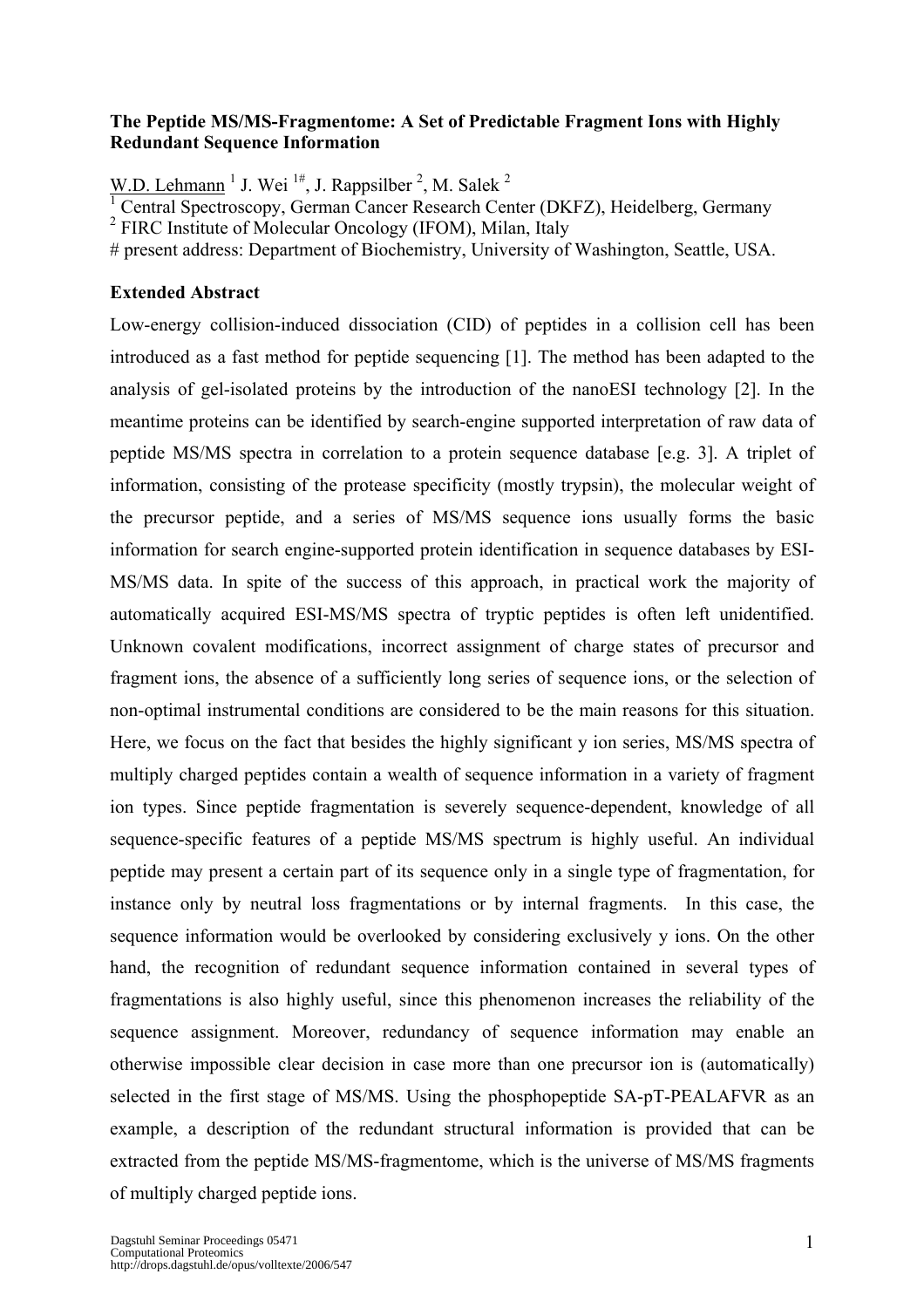In low energy collision-cell CID, different portions of the MS/MS-fragmentome show up in dependence of the applied collision offset. In proportion to this offset, the precursor ions gain additional kinetic energy, which is partially converted into internal energy after collision with the reagent atoms in the collisions cell (mostly nobel gas atoms, such as He or Ar). A higher collision offset corresponds to an increased probability of fragmentation, which includes the probability for formation of secondary (or even higher order) fragments, since fragment ions can undergo additional collisions with the reagent gas as they travel through the collision cell. Figure 1 shows the MS/MS spectra of the  $[M+2H]^{2+}$  ion of the model peptide SA-pT-PEALAFVR as recorded using low, moderate and high collision offset conditions.



Figure 1:

Variability in shape and intensity of the collision cell MS/MS spectrum of the peptide SA-pT-PEALAFVR as a function of the collision offset:

a) low offset (18 V), mainly first generation backbone cleavages and neutral loss reactions are observed;

100 % intensity =  $3.5 \times 10^3$  counts.

b) intermediate offset (30 V), a mixture of primary and higher order backbone cleavages and some internal fragments are observed; 100  $\%$  intensity = 635 counts.

c) high offset (50 V), the spectrum shows immonium ions and di- and tripeptide internal fragments; 100 % intensity = 131 counts.

MS/MS spectra of peptides recorded at low collision offset (Fig. 1a) show mainly first generation peptide backbone cleavages, for instance proline-induced cleavages, and neutral loss reactions, such as loss of  $H_3PO_4$  for phosphopeptides and neutral loss reactions from the peptide N-terminus [4]. Collision cell MS/MS spectra recorded at low offset resemble ion trap MS/MS spectra [5], which are also governed by first generation fragment ions. A particular feature of peptide backbone cleavages is that they result in complementary b/y ion pairs, which by principle must be formed in exactly equimolar amounts (see also Figure 2). Cleavages at the N-terminal site of Pro or at the C-terminal site of Asp and Glu are the prototype forms of such preferred backbone cleavages resulting in complementary fragment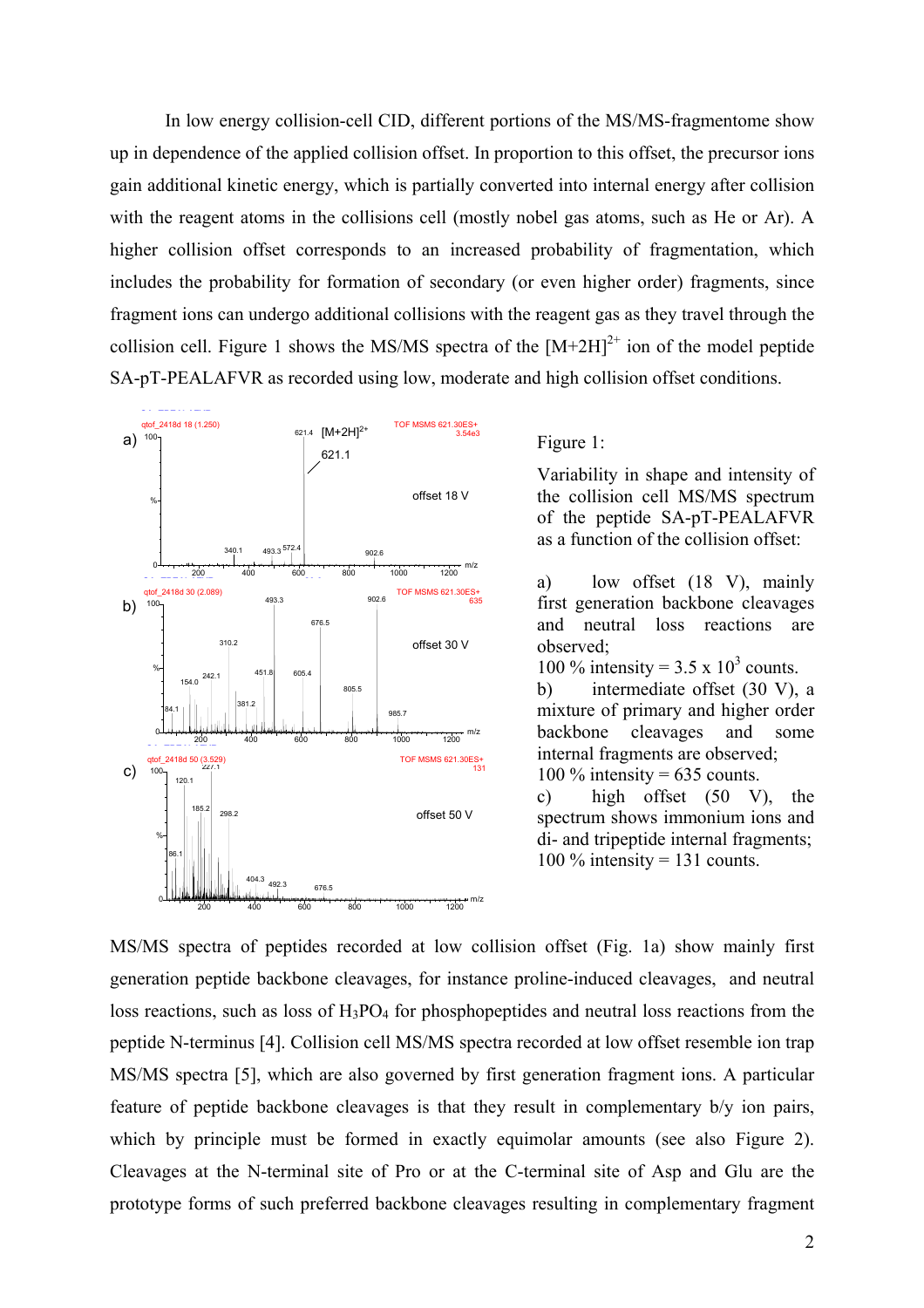ions. Deviations from equal intensity of the two complementary fragment ions may occur due to secondary fragmentation of one of the fragments, by mass-dependent ion transmission of the analyser or by a mass-dependent detection efficiency. Under intermediate collision offset conditions (Fig. 1b), the largest variety of sequence-specific fragment ions are observed, since both first and higher order fragments are observed. In addition, some internal fragment ions occur. Figure 2 shows the MS/MS spectrum in Figure 1a (low offset) with enhanced intensity.



## Figure 2:

MS/MS spectrum of the  $[M+2H]^2$  ion of the peptide SA-pT-PEALAFVR (18 V, Figure 1a) with expanded intensity scale. The neutral loss fragments (marked with an asterisk) indicate the following losses:  $572.4 = -H_3PO_4$ :  $542.3 = -SA$ ;  $493.3 = -H_3PO_4 - SA$ ;  $451.8 = -SApT$ . Due to the absence of secondary fragmentations, backbone cleavages show up mainly through complementary b/y ion pairs. These cleavages are concentrated in the N- and C-terminal region. Annotations are given in the lower panel. Most of the other fragment ions are derived from the  $b/v$  ion pairs by neutral loss of small units, such as  $H<sub>2</sub>O$ ,  $NH<sub>3</sub>$  or CO.

The MS/MS spectra recorded at low or moderate collision offset are most favourable in terms of absolute ion intensity and background level. As shown in Figure 2, most fragment ions at low offset are first order fragment ions, which support each other by their complementary nature. They can be unambiguously correlated to the precursor ion, since their mass values add up to the precursor ion mass. The sequence information derived from the neutral loss ions is complementary to the b ion series indicating the N-terminal sequence.